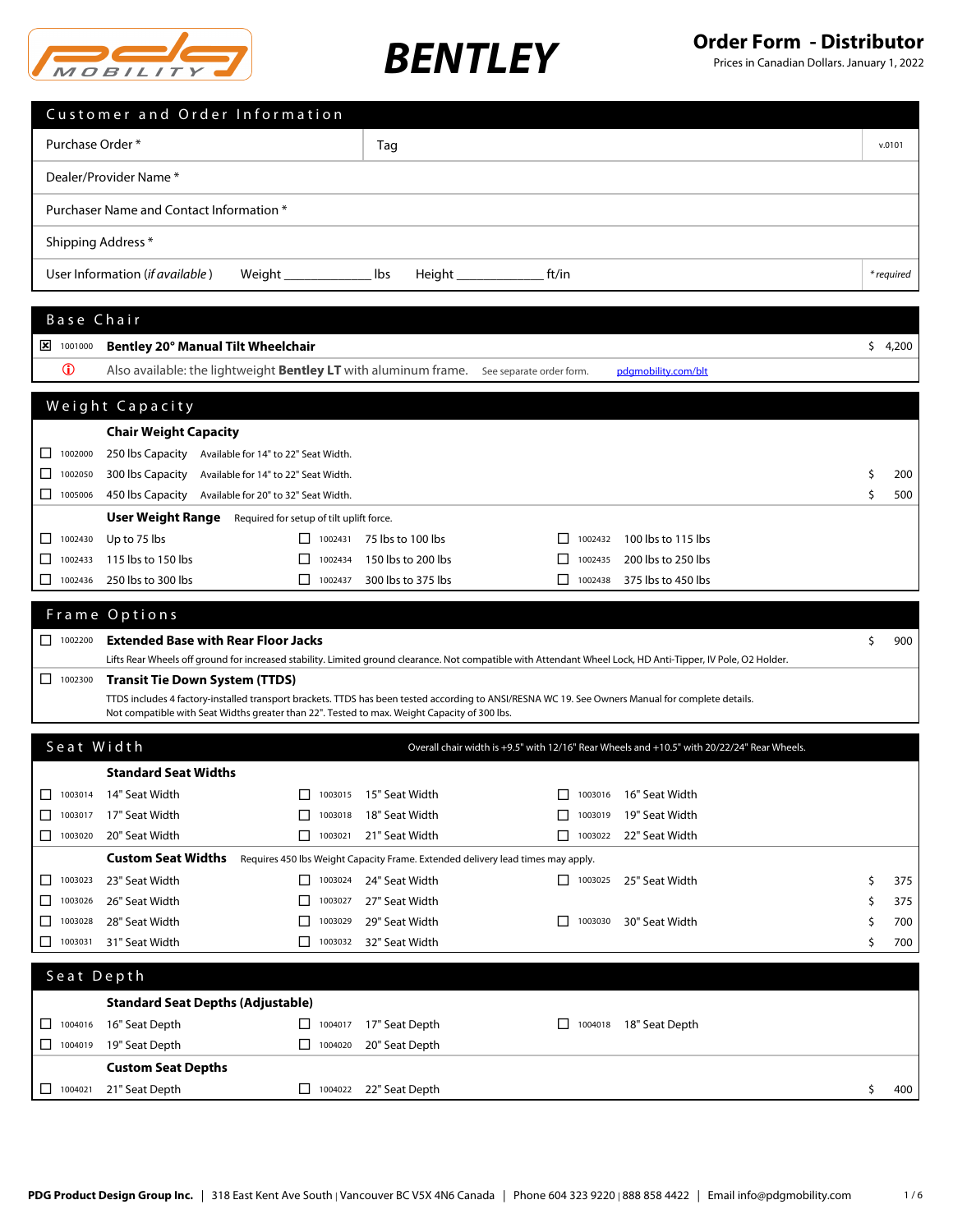| $M$ $O$ $B$ $l$ $l$ $l$ $T$ |
|-----------------------------|

|                                                               | Frame Color                                                                                                                                              |                          |                                                                                            |                         |                                  |    |     |
|---------------------------------------------------------------|----------------------------------------------------------------------------------------------------------------------------------------------------------|--------------------------|--------------------------------------------------------------------------------------------|-------------------------|----------------------------------|----|-----|
|                                                               | <b>PDG Premium Colors</b>                                                                                                                                |                          |                                                                                            |                         |                                  |    |     |
| 1005000<br>ΙI                                                 | <b>Tracer Red</b>                                                                                                                                        | 1005001<br>$\mathsf{L}$  | Gloss Black Shimmer                                                                        | 1005002                 | Silver                           |    |     |
| 1005003<br>ΙI                                                 | <b>Fine Texture Black</b>                                                                                                                                | 1005004                  | Orange Fusion                                                                              | 1005005                 | Karl's Imagination               |    |     |
| □<br>1005006                                                  | <b>Blue Shimmer</b>                                                                                                                                      | П<br>1005007             | Gloss White                                                                                | П<br>1005008            | Dark Titanium                    |    |     |
| ⊔<br>1005009                                                  | Geyser Green                                                                                                                                             | 1005010                  | Lollypop Blue                                                                              | 1005011                 | Lollypop Red                     |    |     |
| ப<br>1005012                                                  | <b>Bubble Gum Pink</b>                                                                                                                                   | $\Box$ 1005013           | <b>Berry Purple</b>                                                                        | $\mathsf{L}$<br>1005014 | Daffodil Yellow                  |    |     |
| 1005200<br>□                                                  | <b>Custom Color</b> Contact PDG for specifications.                                                                                                      |                          |                                                                                            |                         |                                  | \$ | 300 |
|                                                               |                                                                                                                                                          |                          |                                                                                            |                         |                                  |    |     |
| Armrests                                                      |                                                                                                                                                          |                          |                                                                                            |                         |                                  |    |     |
| $\begin{array}{ c c c c c } \hline \quad 1006000 \end{array}$ | <b>No Armrests</b>                                                                                                                                       |                          |                                                                                            |                         |                                  |    |     |
|                                                               | Single Post Height Adjustable Armrests                                                                                                                   |                          |                                                                                            |                         |                                  | \$ | 295 |
| 1006111<br>ΙI                                                 | 8"-11" Range                                                                                                                                             | $\Box$ 1006114           | 10"-14" Range                                                                              |                         |                                  |    |     |
|                                                               | <b>Dual Post Height Adjustable Armrests</b>                                                                                                              |                          |                                                                                            |                         |                                  | \$ | 295 |
| $\Box$ 1006211                                                | 8"-11" Range                                                                                                                                             |                          | $\Box$ 1006214 10"-14" Range                                                               |                         | □ 1006216 12"-16" Range          |    |     |
|                                                               | <b>Fixed Height Armrests (12")</b>                                                                                                                       | Full Length Armpad only. |                                                                                            |                         |                                  |    |     |
| $\Box$ 1006100                                                | Single Post                                                                                                                                              | □ 1006200 Dual Post      |                                                                                            |                         |                                  |    |     |
|                                                               | <b>Armrest Height</b> If provided, Armrests will be set to this height by PDG. If left blank, the default setting will be used.                          |                          |                                                                                            |                         |                                  |    |     |
|                                                               | Seat Pan to top of Armrest:                                                                                                                              | $\geq$                   | Does not include height of Armpad                                                          |                         |                                  |    |     |
|                                                               | <b>Armrest Position</b>                                                                                                                                  |                          | Indicate preference for Armrest position. If left blank, the default setting will be used. |                         |                                  |    |     |
|                                                               | In the interest of maintaining chair stabily and avoiding interferance with other chair functions, PDG may not be able to accommodate stated preference. |                          |                                                                                            |                         |                                  |    |     |
| $\Box$ 1006401                                                | Rear                                                                                                                                                     | $\Box$ 1006402 Mid       |                                                                                            | $\Box$ 1006403 Front    |                                  |    |     |
|                                                               | <b>Locking Flip-up Armrests</b> Not recommended for users with excessive strength or tone.                                                               |                          |                                                                                            |                         |                                  | \$ | 295 |
|                                                               | Not compatible with Fold Down Back, Clothing Guards, Back Upholstery. Available with Full Length and Desk Length Armpads.                                |                          |                                                                                            |                         |                                  |    |     |
| 1006310<br>ப                                                  | Set at 10" Height                                                                                                                                        | 1006311                  | Set at 11" Height                                                                          |                         | $\Box$ 1006312 Set at 12" Height |    |     |
| ⊔<br>1006313                                                  | Set at 13" Height                                                                                                                                        | ⊔<br>1006314             | Set at 14" Height                                                                          |                         |                                  |    |     |
| Armpads                                                       |                                                                                                                                                          |                          |                                                                                            |                         |                                  |    |     |
|                                                               | <b>Regular Armpads</b>                                                                                                                                   |                          |                                                                                            |                         |                                  |    |     |
| $\Box$ 1007100                                                | Desk Length - 2" x 10"                                                                                                                                   | $\Box$ 1007101           | Full Length - 2" x 14"                                                                     |                         |                                  |    |     |
|                                                               | <b>Waterfall Armpads</b>                                                                                                                                 |                          |                                                                                            |                         |                                  | \$ | 115 |
| 1007105<br>□                                                  | Desk Length - 2" x 10"                                                                                                                                   |                          | $\Box$ 1007106 Full Length - 2" x 14"                                                      |                         |                                  |    |     |
|                                                               | Wide Armpads May interfere with wheels in some tilt configurations.                                                                                      |                          |                                                                                            |                         |                                  | Ŝ. | 200 |
| $\Box$ 1007110                                                | Desk Length - 3" x 10"                                                                                                                                   |                          | □ 1007111 Full Length - 3" x 12"                                                           |                         |                                  |    |     |
|                                                               | <b>Gel Armpads</b> May interfere with wheels in some tilt configurations.                                                                                |                          |                                                                                            |                         |                                  | \$ | 135 |
| $\Box$ 1007120                                                | Full Length - 2" x 12"                                                                                                                                   |                          | 1007121 Full Length - 3.5" x 12"                                                           |                         |                                  |    |     |
|                                                               | Contour Arm Trough with Hand Pad May interfere with wheels in some tilt configurations.                                                                  |                          |                                                                                            |                         |                                  | \$ | 125 |
| $\Box$ 1007130                                                | Right (4.5" x 18")                                                                                                                                       |                          | $\Box$ 1007131 Left (4.5" x 18")                                                           |                         |                                  |    |     |
|                                                               |                                                                                                                                                          |                          |                                                                                            |                         |                                  |    |     |
|                                                               | Armrest Options                                                                                                                                          |                          |                                                                                            |                         |                                  |    |     |
|                                                               | Armrest Wideners Move Armrests outward by 1" on each side. Do not increase seat size.                                                                    |                          |                                                                                            |                         |                                  |    |     |
| 1007210<br>ப                                                  | For Single Post Armrests May cause tilt interference at lower Seat Height and/or Seat Depth settings.                                                    |                          |                                                                                            |                         |                                  | \$ | 195 |
| 1007220                                                       | For Dual Post Armrests Limits tilt. Not compatible with 20", 22", or 24" Rear Wheels, Clothing Guards.                                                   |                          |                                                                                            |                         |                                  | \$ | 375 |
|                                                               | <b>Clothing Guards</b> Not compatible with Flip-up Armrests, Armrest Wideners.                                                                           |                          |                                                                                            |                         |                                  |    |     |
| 1007310<br>ΙI                                                 | For Single Post Armrests Available for 10"-14" Height range only.                                                                                        |                          |                                                                                            |                         |                                  | \$ | 110 |
| $\Box$ 1007320                                                | For Dual Post Armrests                                                                                                                                   |                          |                                                                                            |                         |                                  | \$ | 165 |
|                                                               | <b>Armrest Extensions</b>                                                                                                                                |                          | Not compatible with Flip-up or Single Post Armrests.                                       |                         |                                  | \$ | 75  |
| 1007400<br>- 1                                                | 3" Extension - Forward                                                                                                                                   |                          | 1007401 3" Extension - Rearward                                                            |                         |                                  |    |     |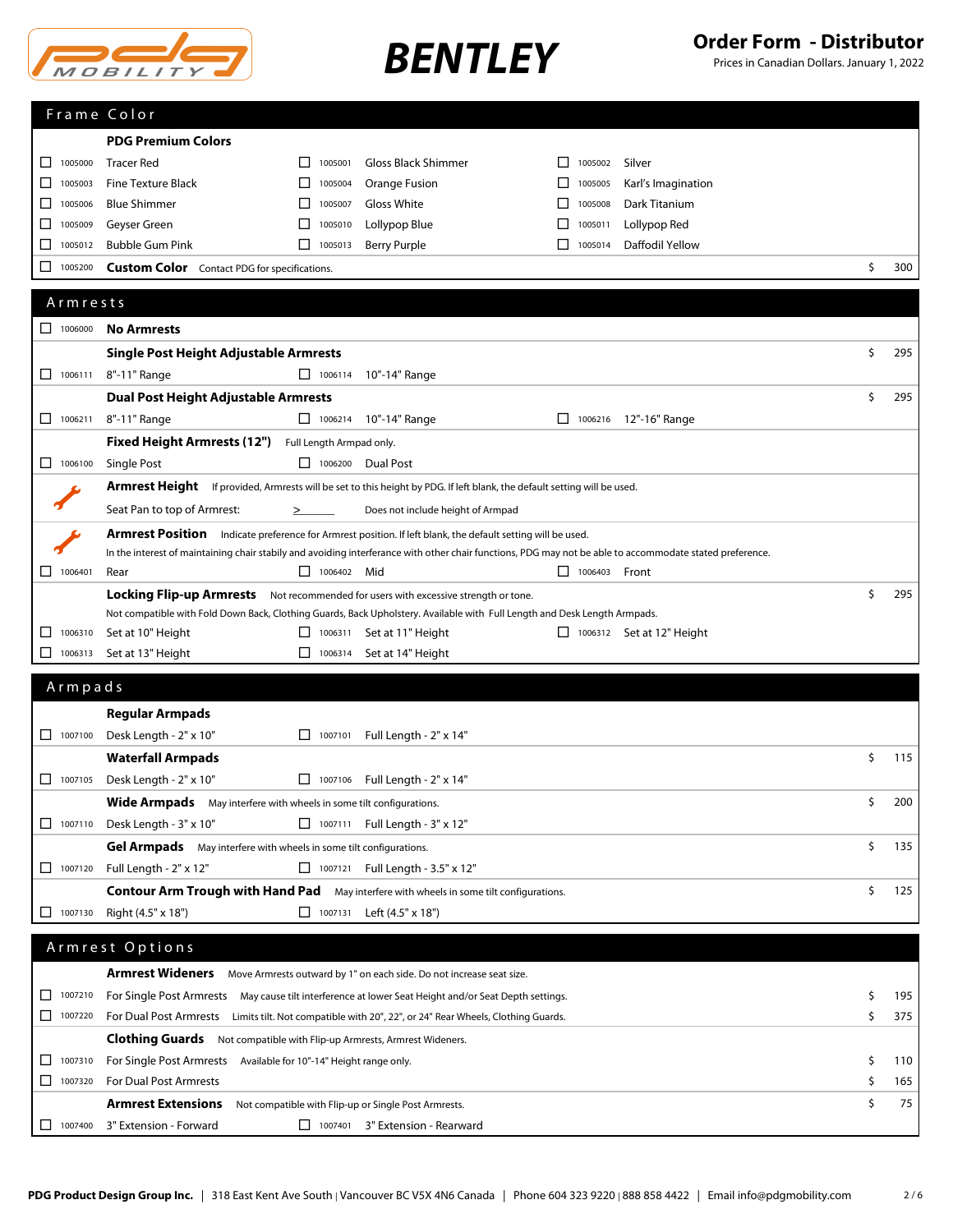

| Seat Pan                               |                                                                                                                                                          |          |            |  |  |  |  |
|----------------------------------------|----------------------------------------------------------------------------------------------------------------------------------------------------------|----------|------------|--|--|--|--|
| 1008000<br>⊔.                          | <b>No Seat Pan</b>                                                                                                                                       |          |            |  |  |  |  |
| 1008001<br>□                           | <b>Solid Aluminum Seat Pan</b> Required for 22" Seat Depth.                                                                                              | \$       | 135        |  |  |  |  |
|                                        | Seat Height                                                                                                                                              |          |            |  |  |  |  |
| Don't                                  |                                                                                                                                                          |          |            |  |  |  |  |
| ➤<br>forget                            | Select desired Seat-to-Floor Height STF Height is adjustable within the range of the chosen Subframe Plate (Low/High).                                   |          |            |  |  |  |  |
|                                        | Low<br>High<br>15"<br>13"<br>14"<br>15"<br>16"<br>17"<br>16"<br>17"<br>18"<br>19"<br>20"<br><b>RW</b><br><b>RW</b>                                       |          |            |  |  |  |  |
|                                        | 12"<br>$\Box$<br>$\Box$<br>12"<br>$\Box$<br>$\Box$<br>□<br>□<br>□                                                                                        |          |            |  |  |  |  |
|                                        | Casters<br>16"<br>16"<br>□<br>$\Box$<br>□<br>$\Box$<br>$\Box$<br>□<br>□                                                                                  |          |            |  |  |  |  |
|                                        | ౿<br>20"<br>□<br>20"<br>$\Box$<br>$\Box$<br>$\Box$<br>$\Box$<br>□<br>□<br>22"<br>22"<br>□<br>$\Box$<br>$\Box$<br>$\Box$<br>$\Box$<br>□<br>□              |          |            |  |  |  |  |
|                                        | 24"<br>$\Box$<br>24"<br>$\Box$<br>□<br>□<br>$\Box$<br>$\Box$<br>$\Box$                                                                                   |          |            |  |  |  |  |
|                                        | Low<br>High                                                                                                                                              |          |            |  |  |  |  |
|                                        | Casters<br>14"<br>15"<br>16"<br>17"<br>15"<br>16"<br>17"<br>18"<br>19"<br>20"<br><b>RW</b><br>13"<br><b>RW</b>                                           |          |            |  |  |  |  |
|                                        | 16"<br>16"<br>□<br>□<br>$\Box$<br>□<br>$\Box$<br>$\Box$<br>□<br>్ధ                                                                                       |          |            |  |  |  |  |
|                                        | 24"<br>$\Box$<br>$\Box$<br>24"<br>□<br>□<br>$\Box$<br>□<br>□                                                                                             |          |            |  |  |  |  |
| Casters                                |                                                                                                                                                          |          |            |  |  |  |  |
|                                        | <b>Urethane Casters</b><br>8" Casters are compatible only with 16" and 24" Rear Wheels.                                                                  |          |            |  |  |  |  |
| 1011061<br>ப                           | 6" x 1.25" Caster size<br>□ 1011081 8" x 1.25" Caster size                                                                                               |          |            |  |  |  |  |
| $\Box$<br>1011063                      | 6" x 1.50" Caster size                                                                                                                                   | \$       | 85         |  |  |  |  |
| $\Box$ 1011084                         | 8" x 2.00" Caster size                                                                                                                                   | \$       | 135        |  |  |  |  |
|                                        | <b>Pneumatic Casters</b><br>8" Casters are compatible only with 16" and 24" Rear Wheels.                                                                 |          |            |  |  |  |  |
| 1011161<br>ப                           | 6" x 1.25" Caster size                                                                                                                                   | \$       | 110        |  |  |  |  |
| $\Box$<br>1011181<br>$\Box$<br>1011184 | 8" x 1.25" Caster size<br>8" x 2.00" Caster size                                                                                                         | \$<br>\$ | 120<br>150 |  |  |  |  |
| 1011260<br>⊔                           | Frog Legs 6" x 1.50" Aluminum Soft-Roll Casters                                                                                                          | \$       | 275        |  |  |  |  |
| $\Box$ 1011400                         | Frog Legs Suspenison Forks Not compatible with 12" Rear Wheels. Requires 6" Soft-Roll Caster.                                                            | \$       | 695        |  |  |  |  |
|                                        |                                                                                                                                                          |          |            |  |  |  |  |
|                                        | Rear Wheels                                                                                                                                              |          |            |  |  |  |  |
|                                        | <b>Composite Wheels</b>                                                                                                                                  |          |            |  |  |  |  |
|                                        | 1012012 12" Wheel size<br>$\Box$ 1012016 16" Wheel size<br>1012020 20" Wheel size                                                                        |          |            |  |  |  |  |
| $\Box$ 1012022                         | 22" Wheel size<br>$\Box$ 1012024 24" Wheel size                                                                                                          | \$       | 75         |  |  |  |  |
| $\Box$ 1012120                         | <b>Spoke Wheels</b><br>20" Wheel size<br>$\Box$ 1012122 22" Wheel size<br>$\Box$ 1012124 24" Wheel size                                                  |          |            |  |  |  |  |
| 1012224                                | 24" Heavy Duty Spoke Wheels                                                                                                                              | \$       | 350        |  |  |  |  |
|                                        | Rear Wheel Position Indicate Rear Wheel positioning preference. If left blank, the default setting will be used.                                         |          |            |  |  |  |  |
|                                        | In the interest of maintaining chair stabily and avoiding interferance with other chair functions, PDG may not be able to accommodate stated preference. |          |            |  |  |  |  |
| 1012401                                | $\Box$ 1012402 Mid<br>$\Box$ 1012403 Front<br>Rear                                                                                                       |          |            |  |  |  |  |
| Axle Type                              |                                                                                                                                                          |          |            |  |  |  |  |
| $\Box$ 1013000                         | <b>Quick Release Rear Axles</b>                                                                                                                          |          |            |  |  |  |  |
| $\Box$ 1013010                         | <b>Fixed Rear Axles</b>                                                                                                                                  |          |            |  |  |  |  |
|                                        |                                                                                                                                                          |          |            |  |  |  |  |
| Rear Tires                             |                                                                                                                                                          |          |            |  |  |  |  |
| 1014000<br>ப                           | <b>Urethane Tires</b>                                                                                                                                    |          |            |  |  |  |  |
| ⊔<br>1014010                           | <b>Pneumatic Tires</b><br>May result in a finished Seat Height 1/2" greater than stated.                                                                 | \$       | 60         |  |  |  |  |
| $\Box$ 1014020                         | Pneumatic Tires with Flat-Free Inserts May result in a finished Seat Height 1/2" greater than stated. Not available with Spoke Wheels.                   | \$       | 95         |  |  |  |  |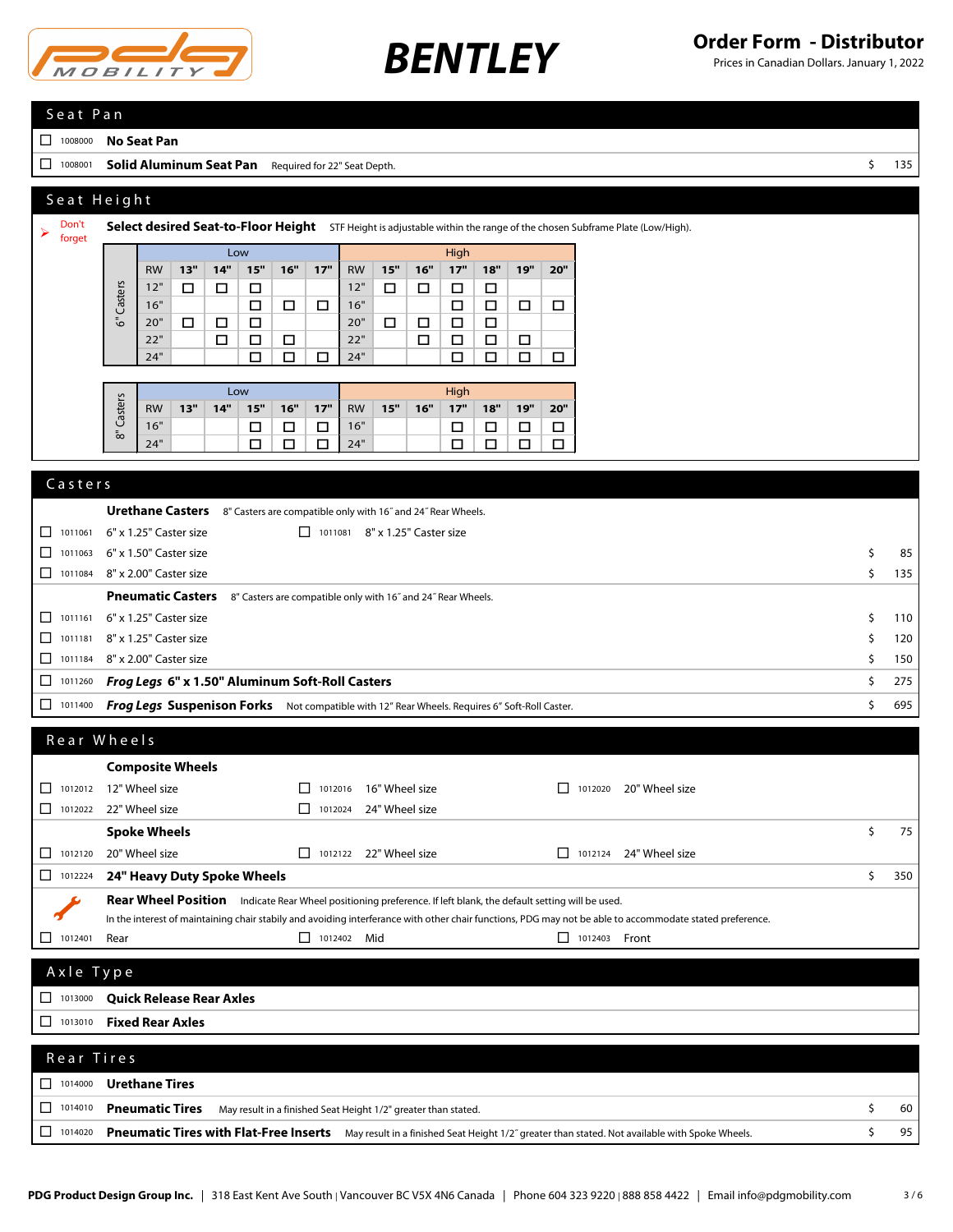

| Handrims                                                      | Handrims are only available with 20", 22", and 24" Rear Wheels.                                                                                                                      |    |         |
|---------------------------------------------------------------|--------------------------------------------------------------------------------------------------------------------------------------------------------------------------------------|----|---------|
| 1015000                                                       | <b>No Handrims</b>                                                                                                                                                                   |    |         |
| 1015010<br>□                                                  | <b>Standard Aluminum Handrims</b>                                                                                                                                                    |    |         |
| 1015020<br>□                                                  | <b>Plastic Coated Handrims</b>                                                                                                                                                       | \$ | 150     |
|                                                               | Wheel Locks & Brakes                                                                                                                                                                 |    |         |
|                                                               |                                                                                                                                                                                      |    |         |
| 1016010<br>□                                                  | <b>User Wheel Locks</b><br>Push to Lock<br>$\Box$ 1016020<br>Pull to Lock                                                                                                            |    |         |
| 1016030<br>⊔                                                  | <b>Attendant Wheel Locks (Push to Lock)</b>                                                                                                                                          | \$ | 85      |
| 1016040<br>□                                                  | User & Attendant Wheel Locks Available with 20", 22", or 24" Rear Wheels only. Not compatible with Drum Brakes.                                                                      | \$ | 125     |
| 1016300<br>□                                                  | Drum Brakes Dual trigger activation (right/left side activated independently). Available with 20" Rear Wheels only.                                                                  | \$ | 995     |
|                                                               |                                                                                                                                                                                      |    |         |
|                                                               | Wheel Lock Options                                                                                                                                                                   |    |         |
| $\Box$ 1016100                                                | <b>Wheel Lock Extensions</b><br>Not compatible with Attendant Wheel Lock.                                                                                                            | \$ | 60      |
| 1016200                                                       | <b>Hill Holders</b> Requires Pneumatic Rear Tires with Flat-Free Inserts.                                                                                                            | \$ | 450     |
|                                                               | Anti-Tippers                                                                                                                                                                         |    |         |
| $\frac{1}{2}$ 1017010                                         | <b>Rear Anti-Tippers</b> Required Safety Option.                                                                                                                                     | \$ | 75      |
| □<br>1017020                                                  | <b>Front Anti-Tippers</b>                                                                                                                                                            | \$ | 795     |
| □<br>1017030                                                  | <b>Heavy Duty Rear Anti-Tipper</b> Provides additional rearward stability for users with excessive movement.                                                                         | Ś  | 895     |
|                                                               | Not compatible with Attendant Wheel Locks, Rear Floor Jacks, IV Pole, O2 Holder.                                                                                                     |    |         |
|                                                               |                                                                                                                                                                                      |    |         |
| Back Posts                                                    |                                                                                                                                                                                      |    |         |
| $\Box$ 1018010                                                | <b>Back Post Style</b><br>Push Bar Back<br>$\Box$ 1018020                                                                                                                            |    |         |
|                                                               | Cane Handle Back Seat Widths of 14"-22" only. Not compatible with Headrest Mounting Plate.<br>Back Post Height Measured from the Seat Pan to the Handle.                             |    |         |
| $\begin{array}{ c c c c c } \hline \quad 1018425 \end{array}$ | Short (22")<br>$\Box$ 1018431 Tall (25")                                                                                                                                             |    |         |
|                                                               | <b>Seat to Back Angle</b>                                                                                                                                                            |    |         |
| 1019090<br>ப                                                  | Set at 90°<br>Set at 98°<br>ΙI<br>1019098<br>1019106 Set at 106°                                                                                                                     |    |         |
| ப<br>1019114                                                  | Set at 114°<br>$\Box$ 1019122 Set at 122°                                                                                                                                            |    |         |
|                                                               | Back Options                                                                                                                                                                         |    |         |
|                                                               | Angle/Height Adjustable Push Bar Handle Not compatible with Headrest Mounting Plate or Cane Handle Back.                                                                             | \$ | 150     |
| 1019010<br>ப                                                  | <b>Button on Outside</b><br>$\Box$ 1019011<br><b>Button on Inside</b>                                                                                                                |    |         |
| ◻<br>1019210                                                  | 10" Backrest Extension Requires the Angle/Height Adjustable Push Bar Handle.                                                                                                         | \$ | 195     |
| □<br>1019212                                                  | <b>Headrest Mounting Plate</b>                                                                                                                                                       | \$ | 95      |
|                                                               | Not compatible with Backrest Extension, Angle/Height Adjustable Push Bar, Cane Handle Back. Not required if mounting to a solid Back.                                                |    |         |
| 1019220                                                       | <b>Fold Down Back</b> Not compatible with Reclining Back.                                                                                                                            |    |         |
| ⊠<br>1019230                                                  | Spring Back Suspension Not compatible with Reclining Back.                                                                                                                           |    |         |
| □<br>1019240                                                  | Seating Dynamics Dynamic Rocker Back Interface                                                                                                                                       |    | \$2,995 |
|                                                               | Not compatible with Fold Down Back, Spring Back Suspension, 30° Recline, Cane Handle, Standard Upholstery.<br>Finished Back Post Height is 4" taller than selected Back Post Height. |    |         |
|                                                               |                                                                                                                                                                                      |    |         |
|                                                               | Back Upholstery                                                                                                                                                                      |    |         |
| $\Box$ 1020000                                                | <b>No Back Upholstery</b>                                                                                                                                                            |    |         |
|                                                               | <b>Standard Upholstery</b><br>Not available with Cane Handle Back.                                                                                                                   | \$ | 265     |
| ⊔<br>1020418                                                  | Short (18" Height)<br>1020421<br>Regular (21" Height)<br>Tall (24" Height)<br>ப<br>1020424<br>See next page for more options >                                                       |    |         |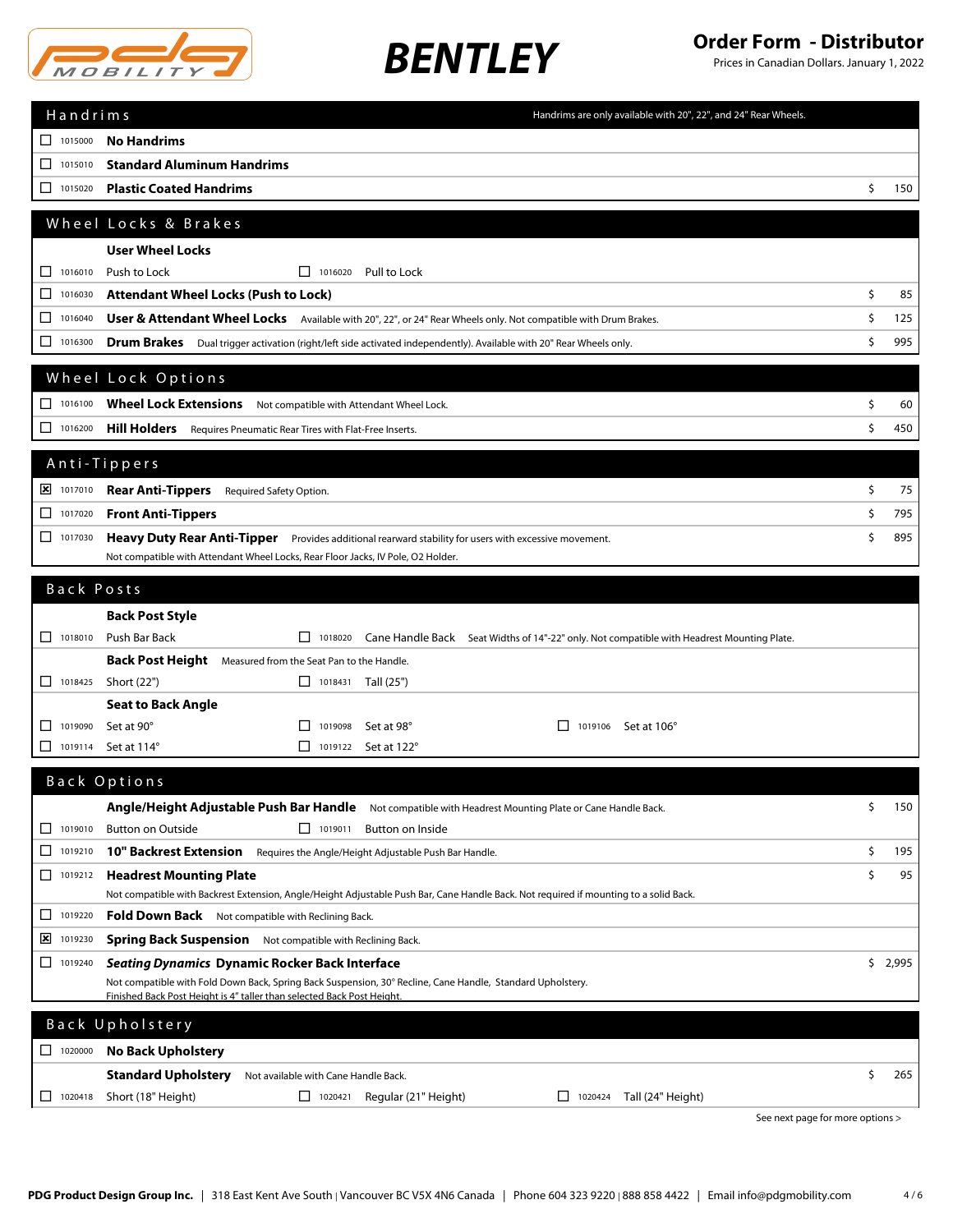

| $\Box$ 1020450<br>For 14" to 22" Seat Width                                                                                                                                                                   |                   | S      | 365    |
|---------------------------------------------------------------------------------------------------------------------------------------------------------------------------------------------------------------|-------------------|--------|--------|
| $\Box$<br>1020451<br>For 24" to 32" Seath Width                                                                                                                                                               |                   | Ś      | 525    |
| <b>Position of Upholstery</b><br>Select the desired position of the top of the Upholstery relative to the Seat Pan.                                                                                           |                   |        |        |
|                                                                                                                                                                                                               |                   |        |        |
| 22" Back Post<br>25" Back Post<br>19"<br>17"<br>19"<br>20"<br>21"<br>22"<br>17"<br>20"<br><b>Style</b><br>18"<br>23"<br>24"<br>25"<br><b>Style</b><br>18"                                                     | 22"<br>23"<br>21" | 24"    | 25"    |
| Short<br>$\Box$<br>$\Box$<br>Short<br>□<br>□<br>□<br>□<br>□<br>□<br>□<br>□                                                                                                                                    | $\Box$<br>□<br>□  | $\Box$ | □      |
| Regular<br>$\Box$<br>$\Box$<br>$\Box$<br>Regular<br>□                                                                                                                                                         | □<br>□<br>$\Box$  | $\Box$ | $\Box$ |
| □<br>Tall<br><b>Tension Adj</b><br>□<br>□<br>□                                                                                                                                                                | □                 | □      | □      |
| <b>Tension Adj</b><br>□<br>□                                                                                                                                                                                  | □<br>□<br>□       | □      | □      |
| Tilt Activation                                                                                                                                                                                               |                   |        |        |
| <b>Attendant Tilt only</b><br>Select trigger mounting location below. Chairs with 450 lbs Weight Capacity require two tilt triggers (L and R) for tilt activation.                                            |                   |        |        |
| <b>Right Back Post</b><br>1023012 Left Back Post<br>$\Box$ 1023011                                                                                                                                            |                   |        |        |
| User Tilt only<br>Not available on widths greater than 22". Full Length Arm Pads only. Select trigger mounting location below.                                                                                |                   | \$     | 100    |
| $\Box$ 1023021<br><b>Right Armrest</b><br>1023022 Left Armrest                                                                                                                                                |                   |        |        |
| Attendant & User Tilt Not available on widths greater than 22". Full Length Arm Pads only. Select trigger mounting locations below.<br><b>Right Back Post</b><br>1023032 Left Back Post<br>1023031<br>П       |                   | \$     | 195    |
| <b>Right Armrest</b><br>П.<br>Left Armrest<br>□<br>1023042<br>1023041                                                                                                                                         |                   |        |        |
| <b>Tilt Trigger Extension</b><br>□<br>1023110                                                                                                                                                                 |                   | \$     | 50     |
| $\Box$ 1023400<br><b>Power Tilt</b> 250 lbs Weight Capacity. 20° tilt range. Includes 2 batteries for off-chair charging. pdgmobility.com/power-tilt                                                          |                   | \$.    | 2,095  |
| Minimum Seat Width is 15". Power Tilt is compatible with either O2 Holder or IV Pole on the same chair, not both.                                                                                             |                   |        |        |
| $\boxed{\phantom{1}}$ 1023421<br>Installed on Right side<br>Installed on Left side<br>Toggle Switch<br>1023422                                                                                                |                   |        |        |
| <b>Button Switch</b><br>Installed on Right side<br>П<br>Installed on Left side<br>П<br>1023431<br>1023432                                                                                                     |                   |        |        |
| Stealth Egg Switch<br>П.<br>Not installed<br>1023440                                                                                                                                                          |                   |        |        |
| Optional for Egg Switch:<br>$\Box$ 1023445<br>Swing Away Mounting Hardware Not compatible with all Headrest makes and models.                                                                                 |                   | s      | 625    |
| Specify Headrest to be used:                                                                                                                                                                                  |                   |        |        |
|                                                                                                                                                                                                               |                   |        |        |
|                                                                                                                                                                                                               |                   |        |        |
| Recline                                                                                                                                                                                                       |                   |        |        |
| $\Box$ 1023310<br><b>Reclining Backrest (Manual)</b><br>30° maximum recline. Not compatible with Backrest Extension, Cane Handle Back, Spring Back Suspension, Fold Down Back, Tension Adjustable Upholstery, |                   |        | 895    |
| Dynamic Rocker Back. Requires longer Frame. Maximum Seat Depth is 19". Finished Back Post Height is 3" taller than selected Back Post Height.                                                                 |                   |        |        |
| Front Rigging                                                                                                                                                                                                 |                   |        |        |
| 1025001 Sector Blocks only<br>$\Box$<br>1025000<br><b>No Front Rigging</b>                                                                                                                                    |                   |        |        |
|                                                                                                                                                                                                               |                   |        |        |
| Easy-Out™ Front Rigging<br>Effortless insertion and removal. No Hanger Bracket remains on frame. pdgmobility.com/easy-out<br>Fixed 70°<br>□<br>1025410                                                        |                   | \$     | 95     |
| 1025420<br>Universal Angle Adjustable (0°-110°)<br>Set at angle: $>$<br>(use increments of 10°)                                                                                                               |                   | \$     | 295    |
| Adjust angle by loosening one bolt. Tool-free leg-length adjustment. Front Rigging can interfere with casters in the 90-110° settings.                                                                        |                   |        |        |
| Swing Away Front Rigging<br>Legacy Design. Not compatible with Easy-Out.                                                                                                                                      |                   |        |        |
| $\Box$ 1025140 Swing Away 70°<br>$\Box$ 1025130<br>Swing Away 60°                                                                                                                                             |                   |        |        |
| Swing Away Elevating Legrests Includes Calf Pads.<br>□<br>1025200                                                                                                                                             |                   | \$     | 375    |
| 1" Offset Hangers for Swing Away<br>□<br>1025300                                                                                                                                                              |                   | \$     | 75     |
| Standard Plug In 70° Front Rigging<br>$\Box$ 1025110<br>Legacy Design. Not compatible with Easy-Out.                                                                                                          |                   |        |        |
| Footplates                                                                                                                                                                                                    |                   |        |        |
| 1026010<br><b>Composite Footplates</b><br>ப                                                                                                                                                                   |                   |        |        |
| 1026020<br>Aluminum Angle Adjustable Footplates<br>ப                                                                                                                                                          |                   | \$     | 165    |
| 1026030<br>ப<br>One Piece Fixed Footplate Available on Plug In Front Rigging only. Requires selection of Composite or Aluminum Angle Adjustable.                                                              |                   | \$     | 350    |
| <b>One Piece Flip-up Footplate</b> Requires selection of Composite or Aluminum Angle Adjustable.<br>□<br>1026040                                                                                              |                   | \$     | 395    |